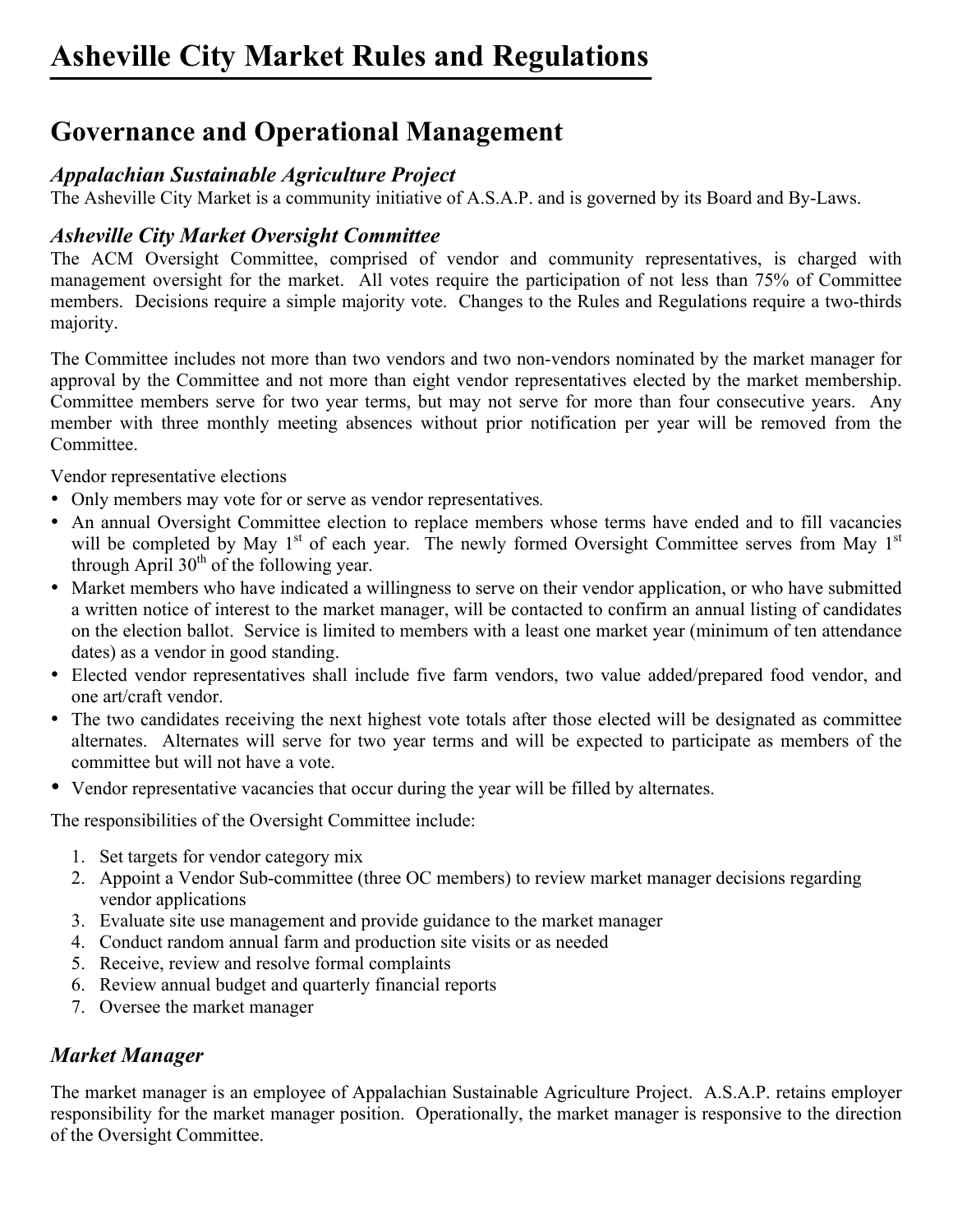The responsibilities of the market manager include:

- 1. Recruit vendors
- 2. Receive and review vendor applications
- 3. Approve/reject vendor applications with review by the Vendor Sub-committee
- 4. Complete farm and production site checklists for new vendors
- 5. Maintain site use plan including assignment of vendor spaces
- 6. Promote effective communication within the market community
- 7. Oversee daily operations and resolve operational issues
- 8. Enforce market rules and regulations
- 9. Receive formal grievances and forward recommendations to the Oversight Committee
- 10. Collect fees
- 11. Establish budgets, maintain financial records, and issue reports
- 12. Implement advertising, promotion, and marketing plans

# **Membership, Vendor Categories, and Fees**

Applications for membership or day vendor status are submitted to the market manager for review and evaluation.

Membership provides:

- Space available on reserved market dates
- Participation in election of vendor representative
- Eligibility to serve on the Oversight Committee (after first year requirement)

Day vendor status provides:

Space allotted for available dates at the discretion of the market manager

Vendor categories and fees:

Member vendors pay a non-refundable annual membership fee of \$100 to participate at Asheville City Market on Saturdays and \$50 to participate at Asheville City Market - South on Wednesdays. Daily market fees:

- *Members \$ 25 / wk.*
- *Day vendors \$ 35 / wk.*

## **Vendor and Product Policies**

#### *Vendor Eligibility and Restrictions*

Asheville City Market was established as a program of ASAP to improve direct sales opportunities for farms including those unable to find market access options. The market's product mix management efforts aim to assure product quality, variety, and supply that appeals to customers and that ensures a sustainable market mix.

Membership preference is given to farms and vendors a) that are supportive of product mix priorities, b) have limited access to comparable direct markets, and c) who are represented at market primarily (over 50% of dates) by the owner (business owner or family member) listed on the vendor application. Preference is also given to products and foods produced, prepared, or processed locally and to prepared foods made with locally produced ingredients or featuring local farm products.

The market's vendor mix is 100% producer only for farm vendors. Non-farm applicants with products produced by others (e.g. seafood, coffee, etc.) will be considered based on product appeal and contribution to the overall market's product mix.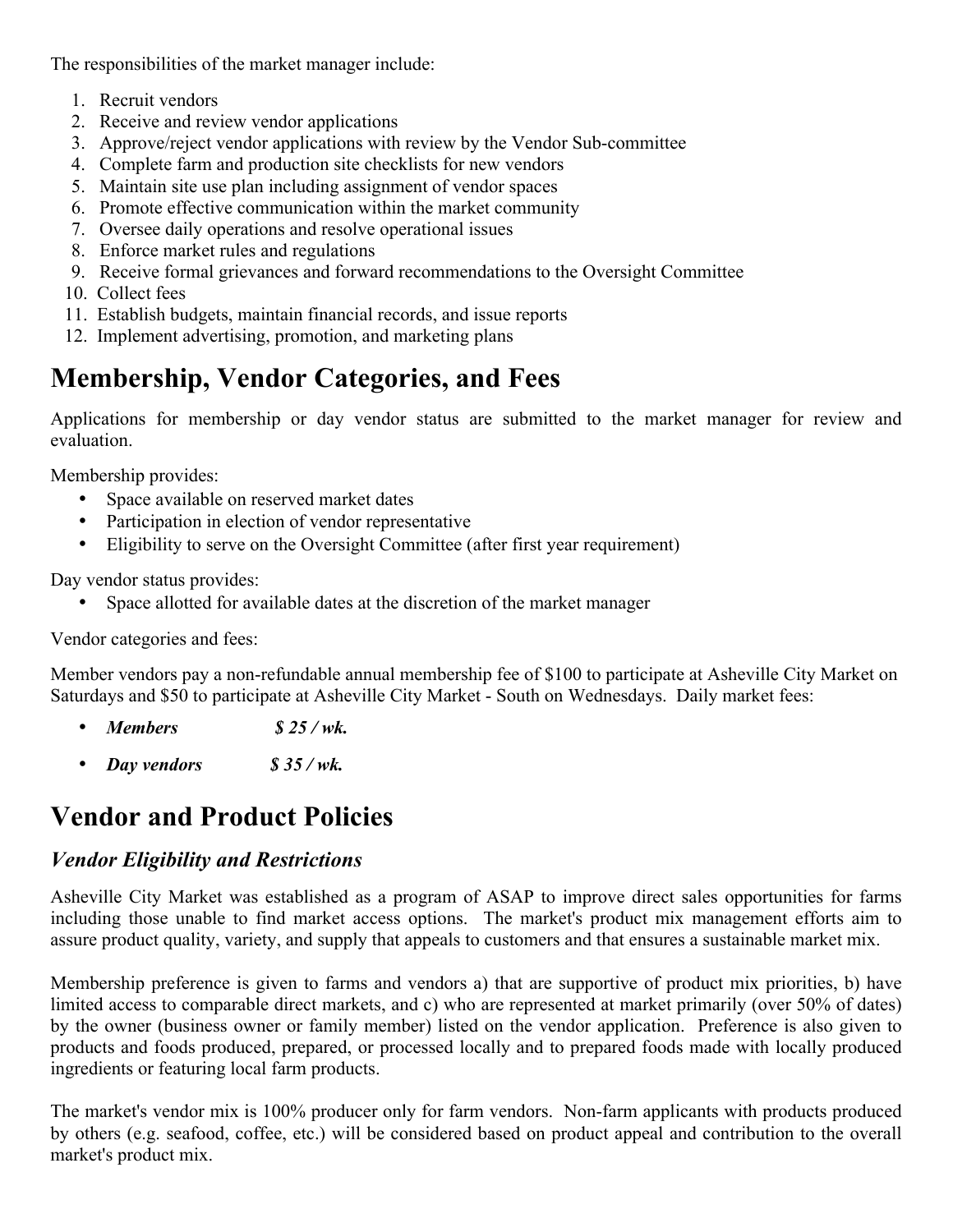Producer only vendors must be the producer of items being sold or their listed representative (e.g. family member, employee or intern involved in production, or farm coop partner). Refer to the vendor representative guidelines outlined on the vendor application.

Vendors may only sell products listed on their application. Requests to list a new product must be submitted in writing or by email at least one week prior to sale and are approved at the discretion of the market manager.

# **Market Operations**

### *Market schedule*

Downtown location – Saturdays, January through March, 9am to Noon (indoor winter market), April through October, 8am to Noon, and November through the 3rd Saturday in December, 9am to Noon. South location - Wednesdays, April through October, Noon to 4pm.

### *Site Use Plan*

The purpose of the site use plan is to ensure a positive experience for customers and a successful market for vendors.

- 1. Vendors
	- Reserved dates do not entitle a vendor to a reserved location (vendor locations for both members and day vendors are assigned by the market manager each week)
	- Member vendors will, in most cases, be assigned the same location week-to-week
	- Weekly modifications to the site use plan, including vendor placement, are made at the discretion of the market manager
- 2. Promotion, Entertainment, and Education (including cooking demos, music, non-profits, etc.)
- 3. Amenities and Parking

Note: Vendor pets are not allowed at market.

#### *Vending requirements*

- All market vendors participate in the market's token program
- Clearly displayed prices
- Arrival by 30 minutes prior to opening (members) and completed set-up by market opening (all vendors)
- Clean-up and close space by one hour after market close
- Vendors may not set up after the market opens nor close before the market ends
- Vendors who have a vehicle parked in the customer parking area after open will lose their next scheduled market date after one warning
- Members are allowed to miss 20% of their reserved dates. The market vendor fee will be due for dates missed over the limit (based on the application schedule submitted and updated in June). Scheduled dates are in effect as of the first market attended (late starts do not count against the limit). Long term absences due to exceptional circumstances may be reviewed by the Oversight Committee.
- A member may petition the Oversight Committee for an excused absence by written request submitted within thirty days of the missed market date.
- Vendors must provide advance notice for a market absence. The weekly vendor fee is due for absences with no prior notification. Appeals due to circumstances beyond the vendor's control will be reviewed by the Manager and must be presented in writing or by email no later than two weeks from the missed market.
- Asheville City Market requires that all vendors comply with standards of professionalism that promote open communication, mutual respect, and the best interests of the market. Disruptive actions or remarks that undermine the shared success of any or all of our community of vendors are unprofessional and unacceptable. Failure to comply with these standards could result in suspension or removal from the market.